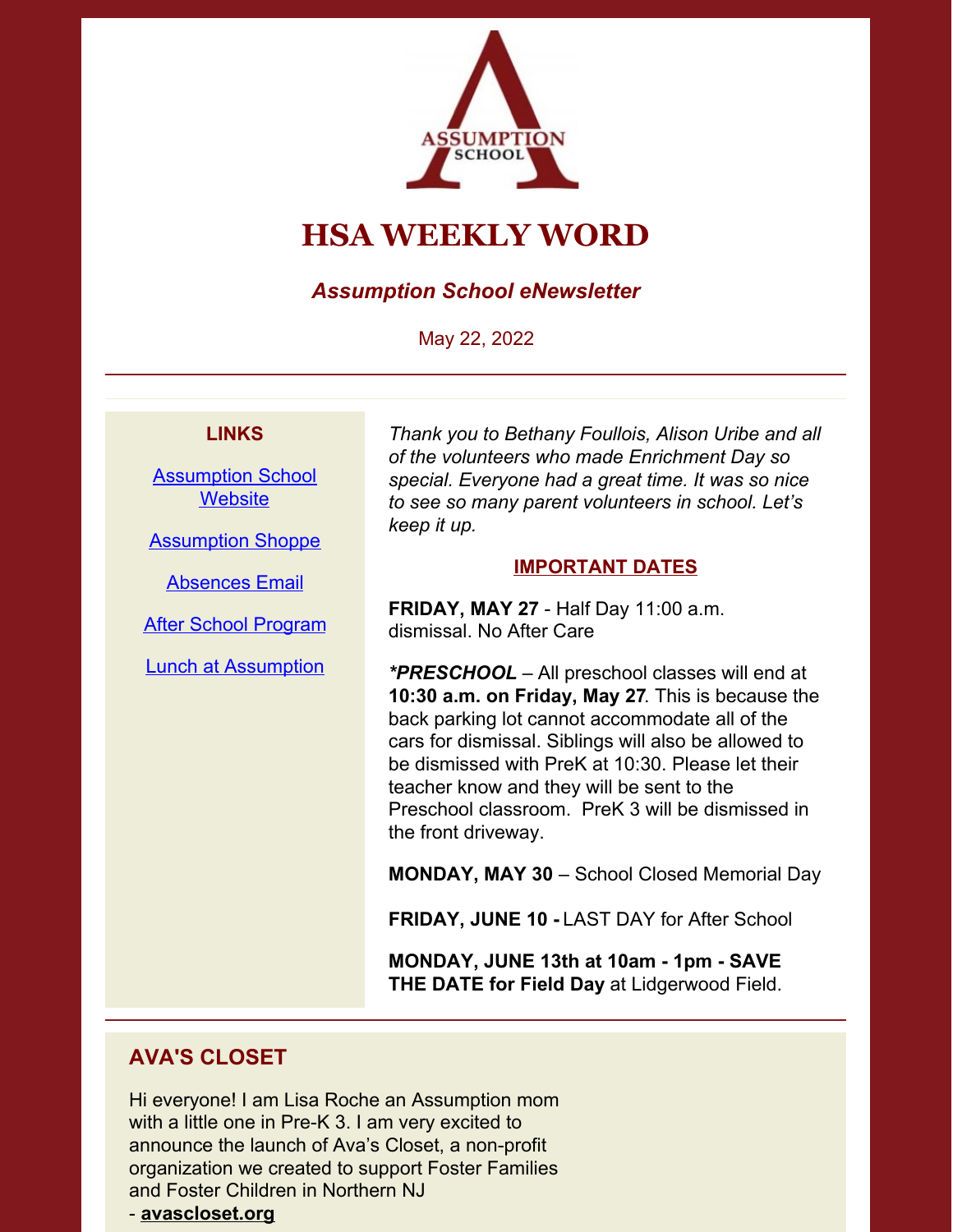Our experience as foster parents was eye opening to the needs of Foster Families. Through your generosity we are able to provide necessities and comfort items to help families welcome a child into their home, as well as ongoing support to provide each child with a little extra love.

**[CLICK](https://www.assumptionnj.org/wp-content/uploads/2022/05/Avas-Closet-5-22-22.pdf) HERE** for more [information.](https://www.assumptionnj.org/wp-content/uploads/2022/05/Avas-Closet-5-22-22.pdf)





#### **OKTOBERFEST 2022 SILENT AUCTION**

Eins, Zwei, Drei…. BID!

The silent auction committee is in full swing and getting ready for another fun evening at Oktoberfest! But we need your help! We rely on the generous donations of Assumption families and supporters to put together our fabulous packages. There are three ways you can help:

**[CLICK](https://www.assumptionnj.org/wp-content/uploads/2022/05/Oktoberfest-WW-Blurb_May-2022.pdf) HERE** for more [information.](https://www.assumptionnj.org/wp-content/uploads/2022/05/Oktoberfest-WW-Blurb_May-2022.pdf)

We are looking forward to another stellar event! Thank you in advance for your continued support!

The 2022 Silent Auction Committee Christina Fisher Mia Schochet Jennie Sakimura Corinne Brewster

#### **4TH ANNUAL ASSUMPTION SCHOOL GOLF OPEN**

Thank you all once again for an incredible Assumption School Golf Open! Despite the ominous forecast, our golfers made the best of the day and our cocktail reception attendees brought down the house! We thank Sister Merris, Father John, the HSA Board - Joni McDonnell, Tiffany Srnensky, and Christine Olivo - for



their unending support. Thank you to Dan Bromage, Morris County GC GM, Annie Crighton, K Parent and Membership, Morris County GC, Craig Smith, K Parent and Head Golf Pro, Morris County GC, and the entire Morris County Golf Club staff for managing a complex day with nothing but positivity.

Thanks to our Tournament Sponsors, Conor Evans of AM Higley Construction and Craig Gilgallon, 3rd grade Parent, of Gilgallon & Rudy, LLC. Thank you to our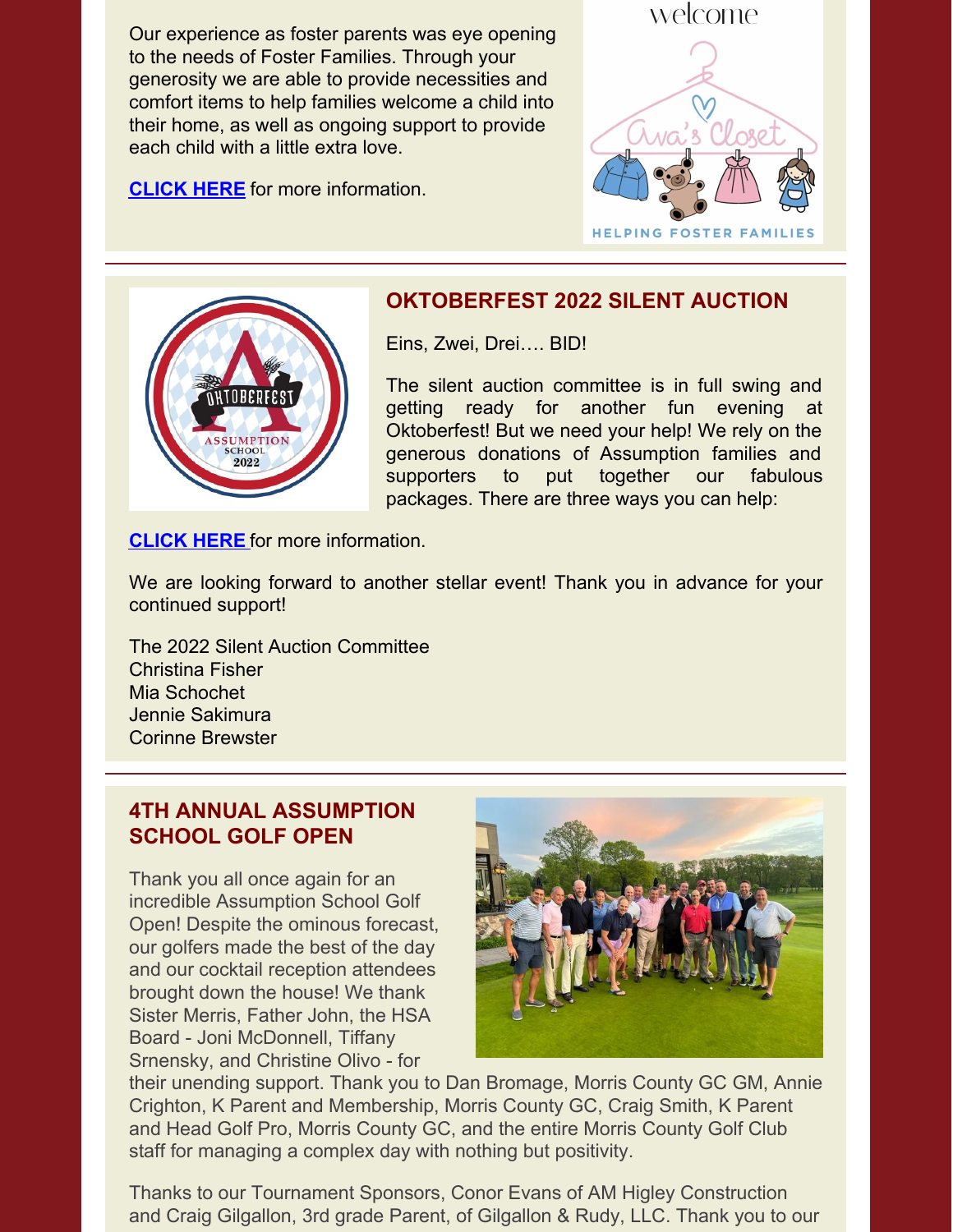beverage station sponsors, tee sponsors, family flag sponsors, and raffle donors, many of whom support our event year after year. BIG THANKS to Christine Meszaros, 4th and 2nd grade parent, for coordinating a fabulous raffle that was the highlight of the night! And, of course, thank you to our volunteer crew: Christine Meszaros, Meredith Ricciardi, Ashley Kubiak, Joni McDonnell, Susanne Sweeney, Renee Travisano, Tiffany Srnensky, and Christine Olivo...couldn't do it without you!

Family Flags will be backpacked home this week! If you have any questions about this year's outing or ideas/suggestions for the next one, don't hesitate to reach out! - Megan Reynolds



# **SUMMER TUTORING**

**[CLICK](https://www.assumptionnj.org/wp-content/uploads/2022/05/SUMMER-TUTORING-2022.pdf) HERE** for more information about Summer Tutoring with:

**Mrs. Sopira** - [ssopira@assumptionnj.org](mailto:ssopira@assumptionnj.org)

**Mrs. Guglielmo** - [sguglielmo@assumptionnj.org](mailto:sguglielmo@assumptionnj.org)

**Mrs. Galdieri** - [kgaldieri@assumptionnj.org](mailto:kgaldieri@assumptionnj.org) or 973- 222-2110.

**Mrs. Conley** - [cconley@assumptionnj.org](mailto:cconley@assumptionnj.org)

**Mrs. Klocksin** - [maryandjon@optonline.net](mailto:maryandjon@optonline.net).



# **AFTER SCHOOL TUTORING**

**Mrs. Klocksin** is available for after school tutoring. Please contact via email at [mklocksin@assumptionnj.org](mailto:mklocksin@assumptionnj.org) if you are interested.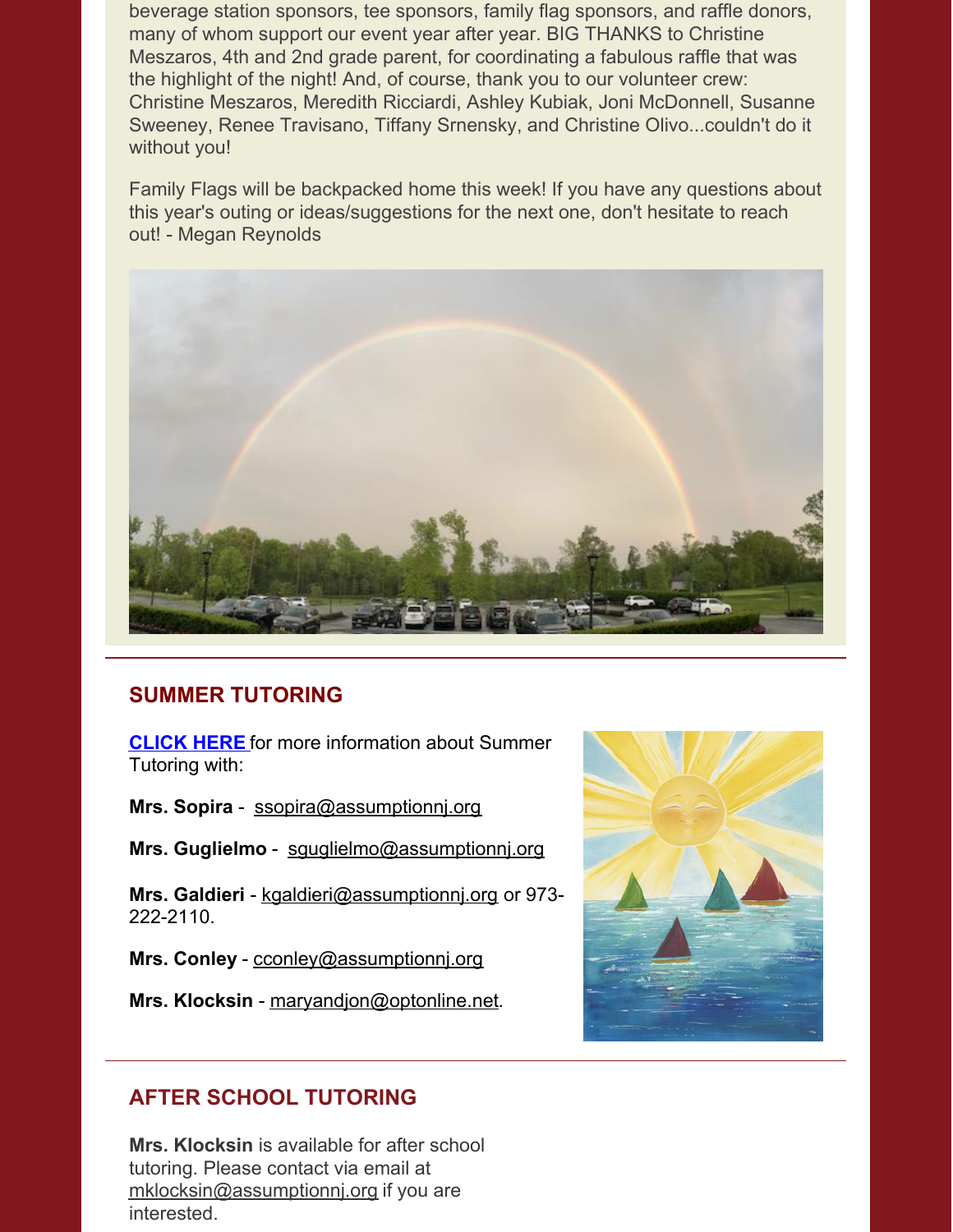**Mrs. Guglielmo** is available to work with your child after school. This could include: completing homework, study skills, test preparation, reading comprehension, improving writing, or whatever area they may need help. Please feel free to email at [sguglielmo@assumptionnj.org](mailto:sguglielmo@assumptionnj.org).



**Mrs. Conley** is available Monday through Thursday, right after school for tutoring, helping with homework, or cursive writing skills. Please email at [cconley@assumptionnj.org](mailto:cconley@assumptionnj.org).

#### **FRONT DESK VOLUNTEERS**



We are happy to have an opportunity for volunteers to help out at school. We are are looking for more parent volunteers at the Front Desk for two shifts:

AM Shift from 8:00 - 11:30 am PM Shift from 11:30 am - 2:00 pm

The diocese is requiring that all volunteers are vaccinated and have taken the Protecting God's Children class.

If you would like to be added to our SignUp Genius for a shift and arrange for a training session, please reach out to Ellen Edson @908.803.4359.

Thank you in advance for your time, Ellen Edson and Corinne Karpack

# **FROM THE NURSE'S OFFICE +**

#### **A few reminders:**

If your child is experiencing symptoms or Covid-19, please test them before they return to school. We have also seen an increase in flu, strep and stomach viruses at school since we went mask-optional.

Your child(ren) must be free of fever (and not on fever reducing medication) for a full 24 hours before returning to school.

Your child(ren) must also be free of vomiting/diarrhea for a full 24 hours before returning to school.

Please make arrangements to have someone (a family member, a neighbor or another Assumption parent) available to pick up your child, if they become sick at school.

If you have any questions, please feel free to reach out to one of the school nurses.

#### **School Nurses**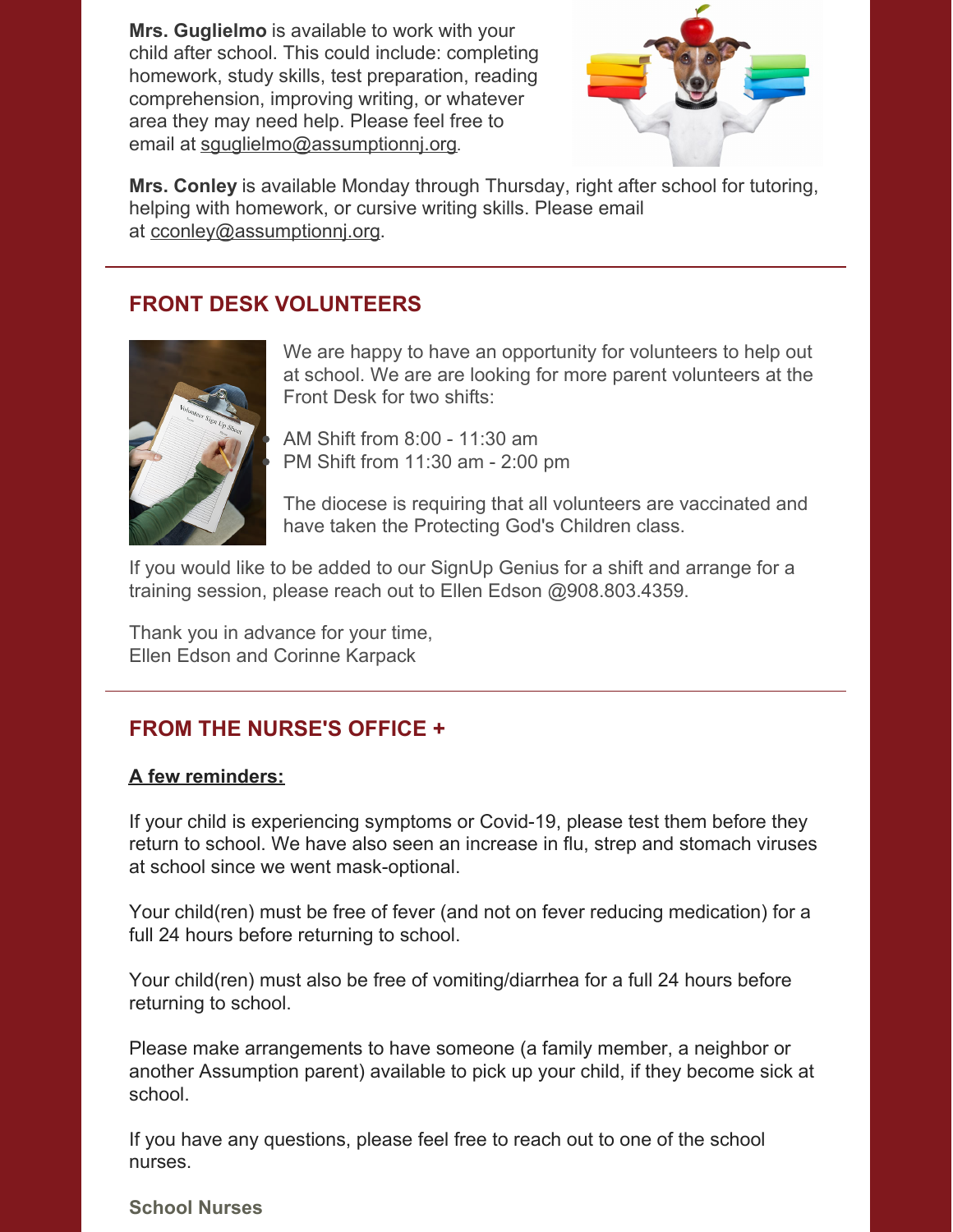# **MIDDLE SCHOOL MASH UP SUMMER CAMP (Grades 5-8)**



**WHO:** Ms. Paton, Mrs. Kudlacik and Mrs. Sopira

**WHAT:** Multidisciplinary camp for students in grades 5-8. Activities will include STEM, theater activities, and sports. STEM Activities will include-popsicle stick catapults, balloon powered cars, parachutes, build a paper bridge, shadow puppets and paper marble roller coasters.

There will also be a "Shakespeare for Kids" program which will include the history of Shakespeare, reading, acting, and art activities. Sports will include Gaga, kickball, and many more.

**WHERE:** Assumption School

**WHEN:** Thursday, June 16 - Friday June 24th Exact dates 6/16, 6/17, 6/20, 6/21, 6/22, 6/23 and 6/24

**TIME:** 8:00 am - 2:00 pm Drop off and pick up in front of the school. **COST:** \$400.00 per student **LUNCH:** Please send in a bagged peanut free lunch and water bottle. Snacks will be provided.

# **[CLICK](https://www.assumptionnj.org/wp-content/uploads/2022/03/Middle-School-Mash-Up-Camp.pdf) HERE FOR FLYER AND FORM**

# **VILLA WALSH ACADEMY SUMMER SPORTS CAMP**



Villa Walsh Academy will be holding their Summer Sports Camp with two sessions offered:

Session 1: June 27-July 1 Session 2: July 11- July 15 & a basketball High School evening level camp!

**[Click](https://www.assumptionnj.org/wp-content/uploads/2022/01/Villa-Walsh-form-2022.pdf) here** to download a paper form.

Should you have any questions or concerns please feel free to contact Camp Director Shannon Graziani at **[summercamp@villawalsh.org](mailto:summercamp@villawalsh.org)** or 201-602-2378

WWW.SUMMERCAMP@VILLAWALSH.ORG